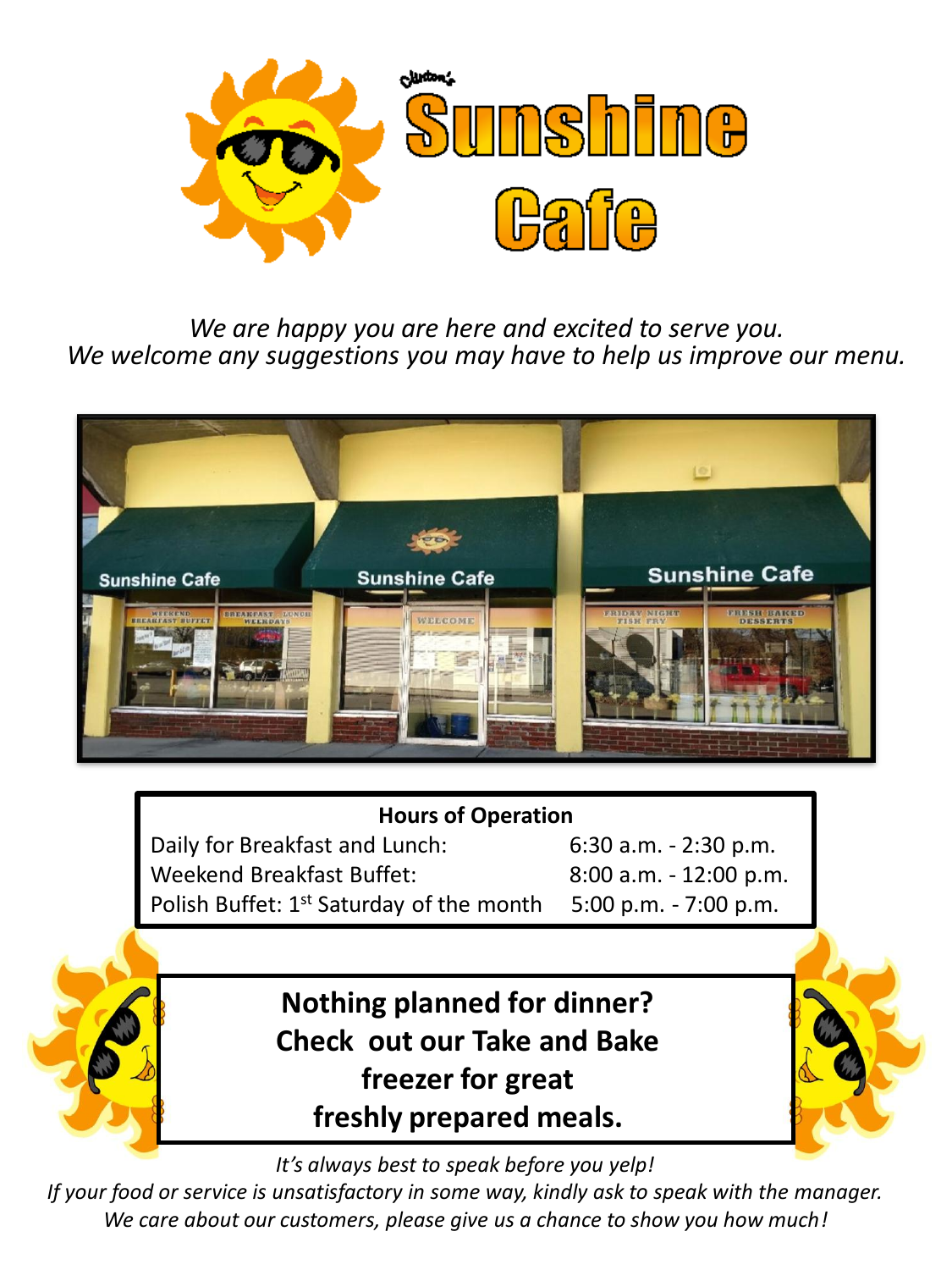





*Please inform your server before ordering if someone in your party has a food allergy Consuming raw or undercooked meats, seafood, poultry, shellfish or eggs may increase your risk of food borne illness, especially if you have certain medical conditions.* 

# **SUNSHINE COMBO PLATES**

**GOOD MORNING SUNSHINE** *2 eggs, 2 bacon or 2 sausage links, home fries and toast* **\$8.99 SUNSHINE DELUXE** *2 pancakes, 2 eggs, 2 bacon or 2 sausage links and home fries* **\$10.99 FRENCH SUNSHINE** *2 triangles of Traditional French Toast (\$1 more to make it Ultimate Cinnamon Swirl French toast) 2 eggs, 2 bacon or 2 sausage links and home fries* **\$10.99 BIG BREAKFAST** *2 eggs, 2 pancakes, 2 bacon and 2 sausage links, home fries and toast* **\$13.99**

### **EGGS**

*All served with home fries and your choice of toast. (Substitute egg whites, please add \$.75)*

**ONE EGG \$5.99**

*With 4 slices of your choice of bacon, turkey bacon or sausage links* **\$7.99 TWO EGGS \$7.99** *With 4 slices of your choice of bacon, turkey bacon or sausage links* **\$9.99** *With ham steak* **\$9.99** *With Canned Corned Beef Hash* **\$10.99** *With our homemade corned beef hash* **\$11.99** *With an 8 ounce ground beef patty* **\$1199**

# **HUGE 3 EGG OMELETS OR SCRAMBLES**

*All served with home fries and toast (Substitute Egg whites, please add \$.75) (Substitute home fries for fruit cup or grilled vegetables for \$1.00)*

**CHEESE OMELET** *3 Eggs topped with cheddar cheese* **\$9.99**

**SPINACH OMELET** *Spinach, mushrooms and feta cheese* **\$10.99**

**VEGGIE OMELET** *Tomato, zucchini, mushrooms and spinach* **\$10.99**

**HAM AND CHEESE OMELET** *Ham and your choice of cheese* **\$11.99**

**DENVER OMELET** *Ham, bell peppers, onions, topped with cheddar and Swiss cheese* **\$11.99**

**ACAPULCO OMELET** *Bell peppers, white onions, pork chorizo, cheddar cheese, topped with fresh salsa* **\$11.99**

**TURKEY, VEGGIE SCRAMBLE** *Chopped turkey, green onions, spinach and Swiss cheese scrambled* **\$11.99**

**SUNSHINE OMELET** *Bacon, sausage, ham, potatoes, onions, cheddar cheese* **\$12.99**

**KIELBASA OMELET** *Polish Kielbasa, peppers and onions, topped with Swiss cheese* **\$11.99**

**IRISH OMELET** *Fresh corned beef hash (contains peppers, onions and potato) with American cheese* **\$13.99**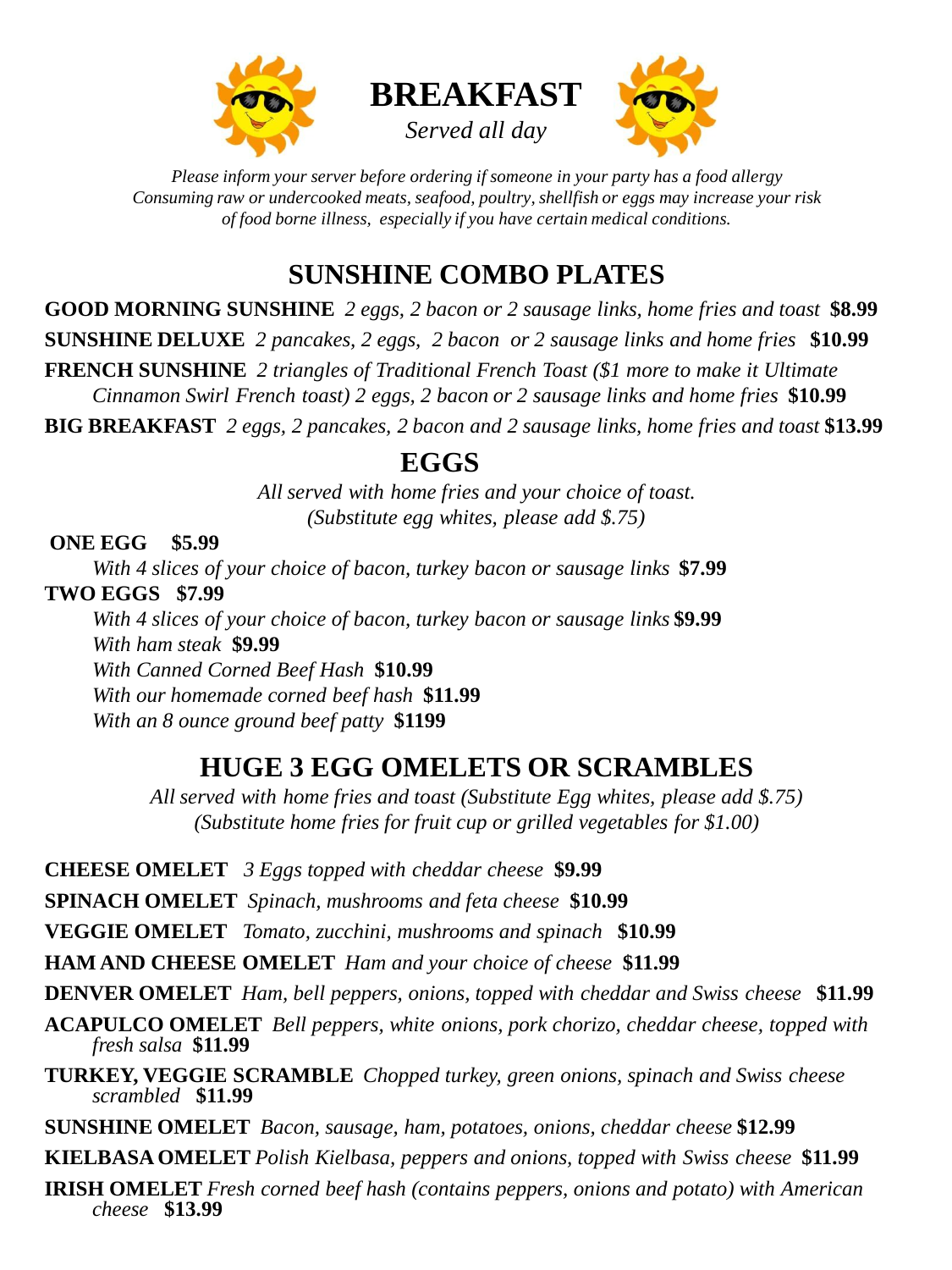



## **MAKE YOUR OWN OMELET**

*Any three filings for \$11.99, More Fillings, please see upcharges below*

**VEGGIES:** *Spinach, Tomatoes, Onions, Zucchini, Mushrooms, Bell Peppers - \$.75* **MEATS:** *Bacon, Sausage, Ham, Turkey Bacon, Vegetable Sausage - \$1.50* **CHEESES:** *American, Cheddar, Swiss, Provolone, Pepper Jack or Feta.* - \$.75 **SPECIALTY MEATS:** *Chicken Breast, Ground Beef, Kielbasa, Fresh Hash, Canned Hash, Chorizo - \$2.00*

### **EGGS BENEDICT**

*Served with Homefries \*Make any Benedict GLUTEN FREE for just \$1.00*

- **TOMATO BENEDICT** *English muffin topped with grilled tomato, 2 poached eggs and Hollandaise Sauce* **\$10.99**
- **TOMATO FLORENTINE** *English muffin topped with grilled tomato, spinach, 2 poached eggs and Hollandaise Sauce* **\$11.99**
- **HAM BENEDICT** *English topped with ham, 2 poached eggs and hollandaise Sauce* **\$11.99**
- **HAM FLORENTINE** *English topped with ham, spinach, 2 poached eggs and hollandaise Sauce* **\$12.99**
- **BACON BENEDICT** *English muffin topped with grilled bacon, 2 poached eggs and hollandaise Sauce* **\$11.99**
- **BACON FLORENTINE** *English muffin topped with grilled bacon, spinach, 2 poached eggs and hollandaise Sauce* **\$12.99**
- **SAUSAGE BENEDICT** *English muffin topped with 2 grilled sausage patties, 2 poached eggs and hollandaise Sauce* **\$11.99**
- **SAUSAGE FLORENTINE** *English muffin topped with 2 grilled sausage patties, spinach, 2 poached eggs and hollandaise Sauce* **\$12.99**
- **IRISH BENEDICT** *English muffin topped with our homemade corned beef hash, 2 poached eggs and hollandaise Sauce* **\$13.99**
- **IRISH FLORENTINE** *English muffin topped with our homemade corned beef hash, spinach, 2 poached eggs and hollandaise Sauce* **\$14.99**
- **VEGETABLE SAUSAGE BENEDICT** *English muffin topped with vegetable sausage, 2 poached eggs and hollandaise Sauce* **\$12.99**
- **VEGETABLE SAUSAGE FLORENTINE** *English muffin topped with vegetable sausage, spinach, 2 poached eggs and hollandaise Sauce* **\$13.99**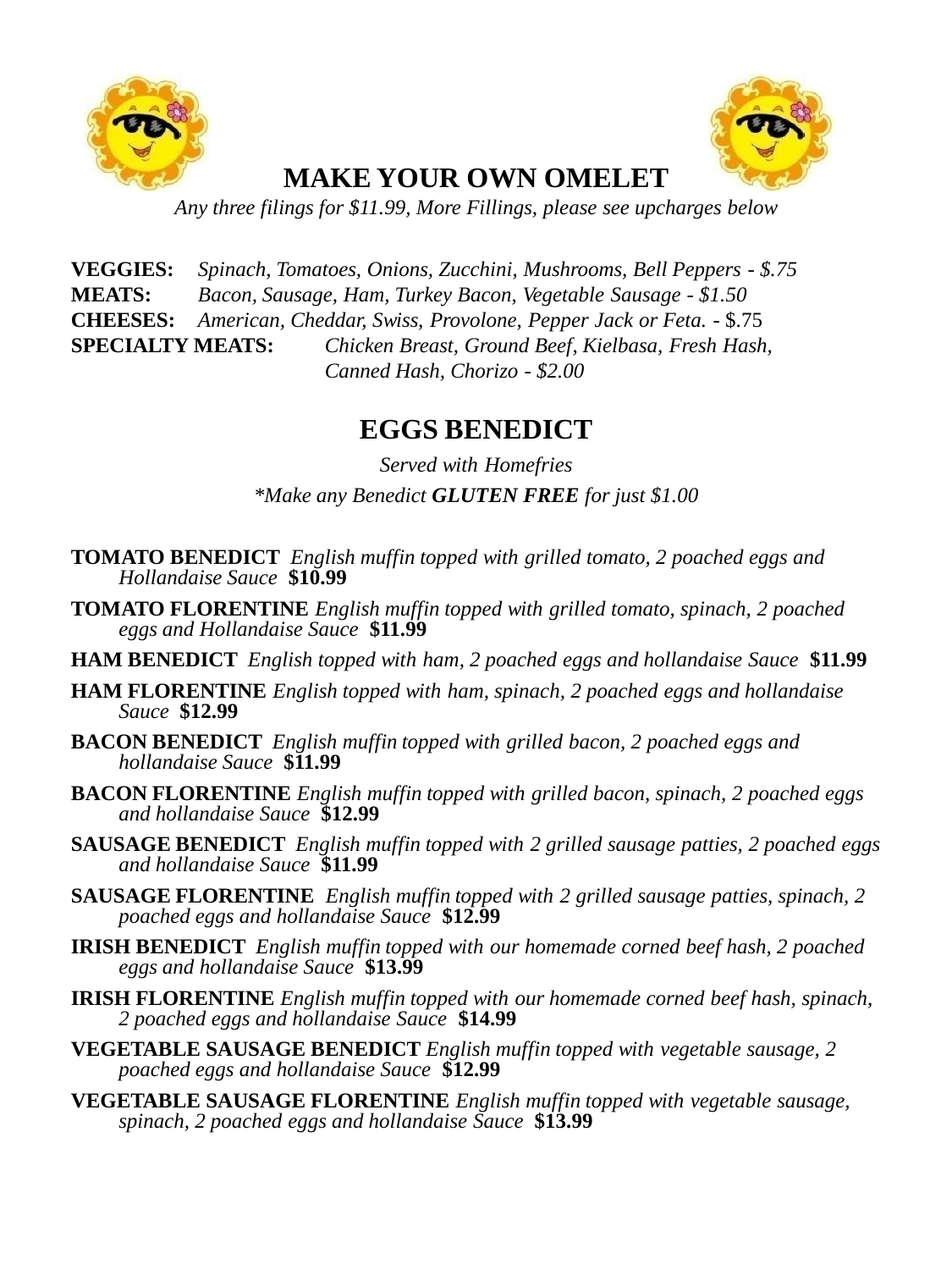

### **FROM THE GRIDDLE**



*(Add Vermont Maple Syrup to your order for \$1.00)*

**BUTTERMILK PANCAKES** *Short (2)* **\$7.99** *Full (4)* **\$9.99**

**CHOCOLATE CHIP PANCAKES** *Short (2)* **\$8.99** *Full (4)* **\$10.99**

**BLUEBERRY PANCAKES** *Short (2)* **\$8.99** *Full (4)* **\$10.99**

**WHITE CHOCOLATE CHIP PANCAKES** *Short (2)* **\$8.99** *Full (4)* **10.99**

**TRADITIONAL FRENCH TOAST** *Short Stack* **\$7.99** *Full Stack* **\$9.99**

**ULTIMATE CINNAMON SWIRL FRENCH TOAST** *Made from fresh baked cinnamon bread, this is the best French toast you will ever eat! Short Stack* **\$8.99** *Full Stack* **\$10.99**

**CAPTAIN CRUNCH FRENCH TOAST** *Texas toast dipped in custard batter and coated with Captain Crunch. Yum! Short Stack* **\$8.99** *Full Stack* **\$10.99**

# **SUNSHINE SPECIALTIES**

**EGG AND CHEESE SANDWICH** *Fried egg with cheddar on your choice of grilled English muffin, bagel or brioche bun. Served with home fries* **\$7.99**

**BACON, EGG AND CHEESE SANDWICH** *Fried egg with bacon and cheddar on your choice of grilled English muffin, bagel or brioche bun. Served with home fries* **\$8.99**

**SAUSAGE, EGG AND CHEESE SANDWICH** *Fried egg with sausage patty and cheddar on your choice of grilled English muffin, bagel or brioche bun. Served with home fries* **\$8.99**

**HAM, EGG AND CHEESE** *Fried egg with ham steak and cheddar on your choice of grilled English muffin, bagel or brioche bun. Served with home fries* **\$8.99**

**BREAKFAST BURRITO** *3 scrambled eggs, Cuban black beans, cheddar cheese, homefries and your choice of pork chorizo, bacon or sausage, wrapped in a flour tortilla. Served with homemade tortilla chips. fresh salsa and sour cream* **\$12.99**

**BREAKFAST QUESADILLA** *3 scrambled eggs, mozzarella cheese, roasted peppers, onions and bacon. Served with homefries, fresh salsa and sour cream* **\$11.99**

- **HUEVOS RANCHEROS** *Fried tortilla with black beans, over easy eggs with cheddar cheese topped with salsa* **\$11.99**
- **CARNITAS CON HUEVOS** *Shredded pulled pork mixed with scrambled eggs, served with rice, beans and tortillas.* **\$12.99**

#### **BREAKFAST SIDES**

| Bacon (4 pieces) \$3.99     | Turkey Bacon (4 Pieces) \$3.99 |
|-----------------------------|--------------------------------|
| Sausage (4 links) \$3.99    | Ham Steak \$3.99               |
| Home fries \$2.99           | Hash Browns \$2.99             |
| Two slices of Toast \$2.99  | Fresh Baked Muffin \$2.99      |
| Can Corned Beef Hash \$4.99 | Fresh Corned Beef Hash \$5.99  |
| Gluten Free Muffin \$3.49   | Bagel and cream cheese \$3.99  |
| Fruit Cup \$3.99            | Vermont Maple Syrup \$2.00     |
| Grilled Vegetables \$2.99   | <b>Black Beans \$3.99</b>      |
| Vegetable Sausage \$4.99    | Kielbasa \$4.99                |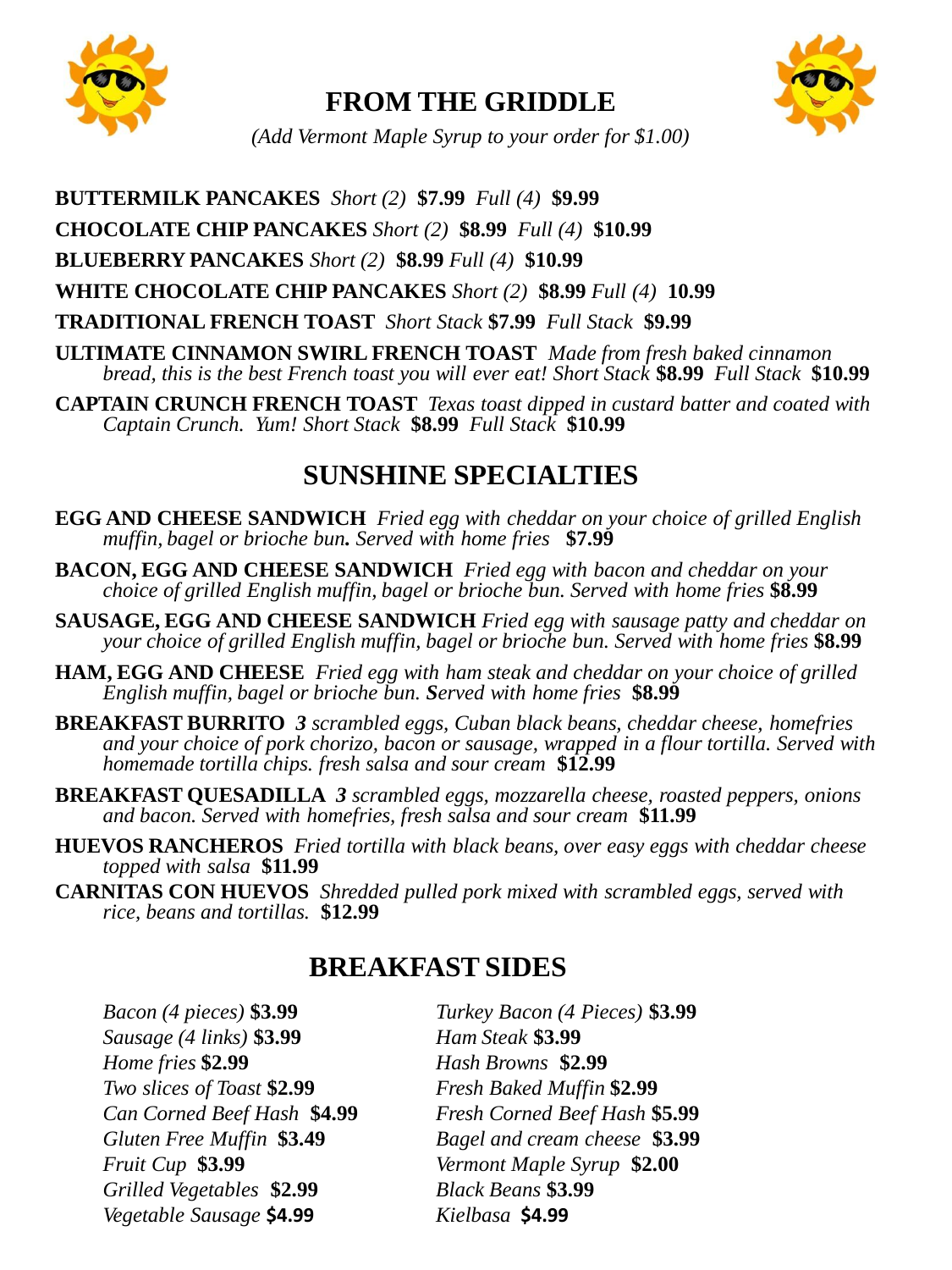# **LUNCH MENU**

*(Please inform your server before ordering if someone in your party has a food allergy)*



**BEGINNINGS**

*French Fries -* **\$4.99** *Sweet Potato Fries -* **\$5.99** *Onion Rings -* **\$5.99** *Mozzarella Sticks with marinara -* **\$6.99** *Chicken Fingers -* **\$7.99** *Chicken Fingers and Fries Meal* **- \$9.99**



#### **SANDWICHES**

*All Sandwiches are served with French Fries or Potato Chips (Please add \$1 more for Onion Rings, Sweet Potato Fries or Side Salad)*

**GRILLED CHEESE** *Your choice of American, Swiss, Cheddar, Pepper Jack or Provolone* **\$6.99**

**GRILLED CHEESE AND TOMATO** *on your choice of bread* **\$7.99**

**GRILLED CHEESE AND BACON** *on your choice of bread* **\$7.99**

**GRILLED CHEESE AND HAM** *on your choice of bread* **\$7.99**

**HOT DOG** *An all-beef hot dog grilled and served on a grilled, buttered bun* **\$8.99**

**2 HOT DOG MEAL** *2 Hot dogs with French fries* **\$10.99**

**BLT** *Stacked with Bacon, lettuce, tomato and mayo* **\$9.99**

- **TURKEY CLUB** *Turkey stacked with lettuce tomato, mayo, bacon, and Swiss cheese served on your choice of toast* **\$11.99**
- **HAM CLUB** *Ham stacked with lettuce tomato, mayo, bacon, and Swiss cheese served on your choice of toast*  **\$11.99**
- **CHEESEBURGER CLUB** *Cheeseburger stacked with lettuce tomato, mayo, bacon, and Swiss cheese served on your choice of toast* **\$14.99**
- **FRESH FRIED CHICKEN SANDWICH** *Served on a fresh roll with pickled vegetables and sun dried tomato aioli sauce (You have never had anything like this!)* **\$10.99**
- **FRESH GRILLED CHICKEN SANDWICH** *Chicken breast marinated in our homemade spices served on a brioche bun with lettuce, tomato and mayo* **\$10.99**
- **REUBEN** *Fresh corned beef, Swiss cheese, sauerkraut and thousand island dressing, served on rye toast*  **\$11.99**
- **RACHEL** *Fresh turkey, Swiss cheese, coleslaw and thousand island dressing, served on rye toast* **\$11.99**
- **TUNA MELT** *Tuna mixed with mayo, celery and red onions grilled with cheddar cheese on rye toast* **\$10.99**
- **GAIL'S TUNA SANDWICH/Wrap –** *Tuna mixed with mayo, celery and red onions. Served with Lettuce and Tomato on your choice of bread or wrap* **\$9.99**
- **PULLED PORK SANDWICH –** *Pulled pork served on a brioche bun with shredded cabbage and barbeque sauce* **\$11.99**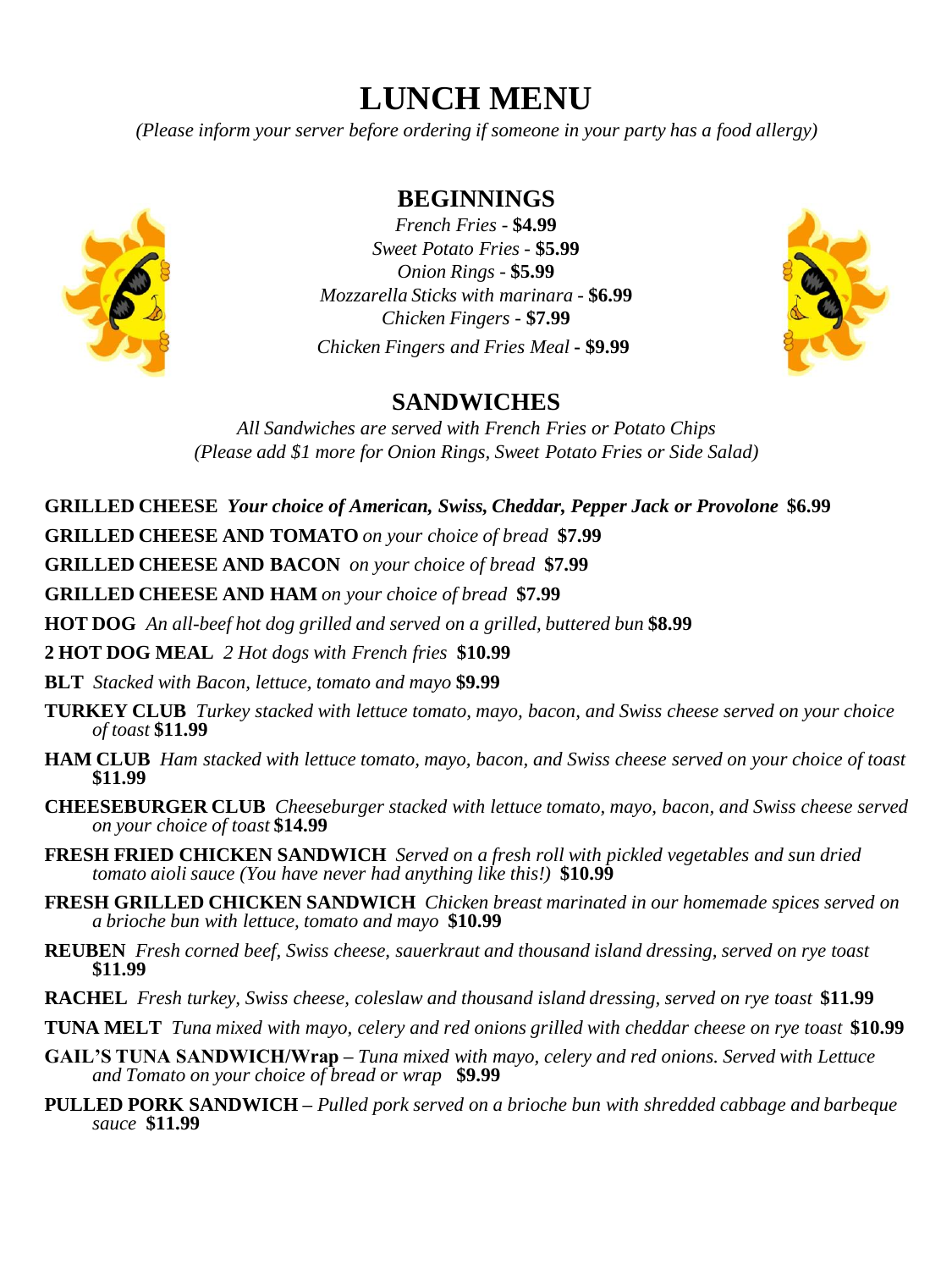#### **BURGERS**

*All are served with lettuce, tomato, mayo and onion on a brioche bun. All are served with French Fries or your choice of Onion Rings, Sweet Potato Fries or Side Salad for \$1 more.* 

**HAMBURGER** *8 ounce hand pattied burger with our special seasoning* **\$11.99**

**CHEESEBURGER** *8 ounce hand pattied burger served with cheddar cheese* **\$12.99**

- **BACON CHEESEBURGER** *Our famous burger jacked up with Cheddar Cheese and crispy bacon \$13***.99**
- **EMILY'S BURGER** *8 ounce burger with grilled mushrooms, grilled onions and Swiss cheese*  **\$13.99**
- **HANGOVER BURGER** *8 ounce burger with cheddar cheese, topped with a fried egg and jalapenos* **\$13.99**
- **PEPPER JACK CHEESEBURGER** *8 ounce burger spiced up with Pepper Jack cheese* **\$12.99**
- **HAWAIIN CHEESEBURGER** *8 ounce burger brushed with teriyaki pineapple sauce topped with swiss cheese and a slice of grilled pineapple* **\$13.99**
- **CLASSIC VEGGIE BURGER** *8 ounce veggie burger served with lettuce, tomato, onion and sun dried tomato aioli sauce* **\$13.99**

### **SALADS or WRAPS**

#### **CAESAR SALAD \$8.99**

**CAESAR SALAD WRAP** *Caesar salad wrapped in a flour tortilla served with chips* **\$8.99**

- **CAJUN CHICKEN CAESAR SALAD** *Romaine lettuce, parmesan cheese, croutons, cajun chicken breast tossed in our homemade Caesar dressing* **\$11.99**
- **CAJUN CHICKEN CAESAR WRAP** *Cajun chicken Caesar salad wrapped in a flour tortilla served with chips* **\$11.99**
- **GREEK SALAD -** *Lettuce, cucumbers, onions, tomato, kalamata olives & feta cheese with homemade lemon vinaigrette* **\$8.99**
- **GORGONZOLA SALAD** *Romaine and iceberg mix, craisins, gorgonzola cheese, caramelized walnuts, tossed with our homemade balsamic vinaigrette* **\$9.99** *(Add chicken, \$3.99 more)*
- **FIESTA SALAD** *Romaine and iceberg mix, cold black beans, corn, roasted peppers, marinated chicken topped with fried tortilla strips* **\$9.99**

#### **SOUP S**

#### **SOUP OF THE DAY** *Cup* **\$2.99** *Bowl* **\$5.99**

*Choose from:* Chicken Noodle, Chicken and Wild Rice, Clam Chowder, Corn Chowder (Gluten Free), Tomato Bisque (Gluten Free), Butternut Bisque, French Onion (Gluten Free), Split Pea with Ham, Minestrone (Vegan), Italian Wedding Soup, Broccoli Cheddar, Cream of Broccoli, Beef Barley, Beef Chili (Not soup, but good)

#### **SOUP AND HOUSE SALAD COMBO**

*Enjoy a bowl of soup and a garden salad* **\$8.99**

#### **SOUP AND A HALF COMBO**

A *bowl of our soup accompanied by a half of a grilled cheese sandwich* **\$8.99**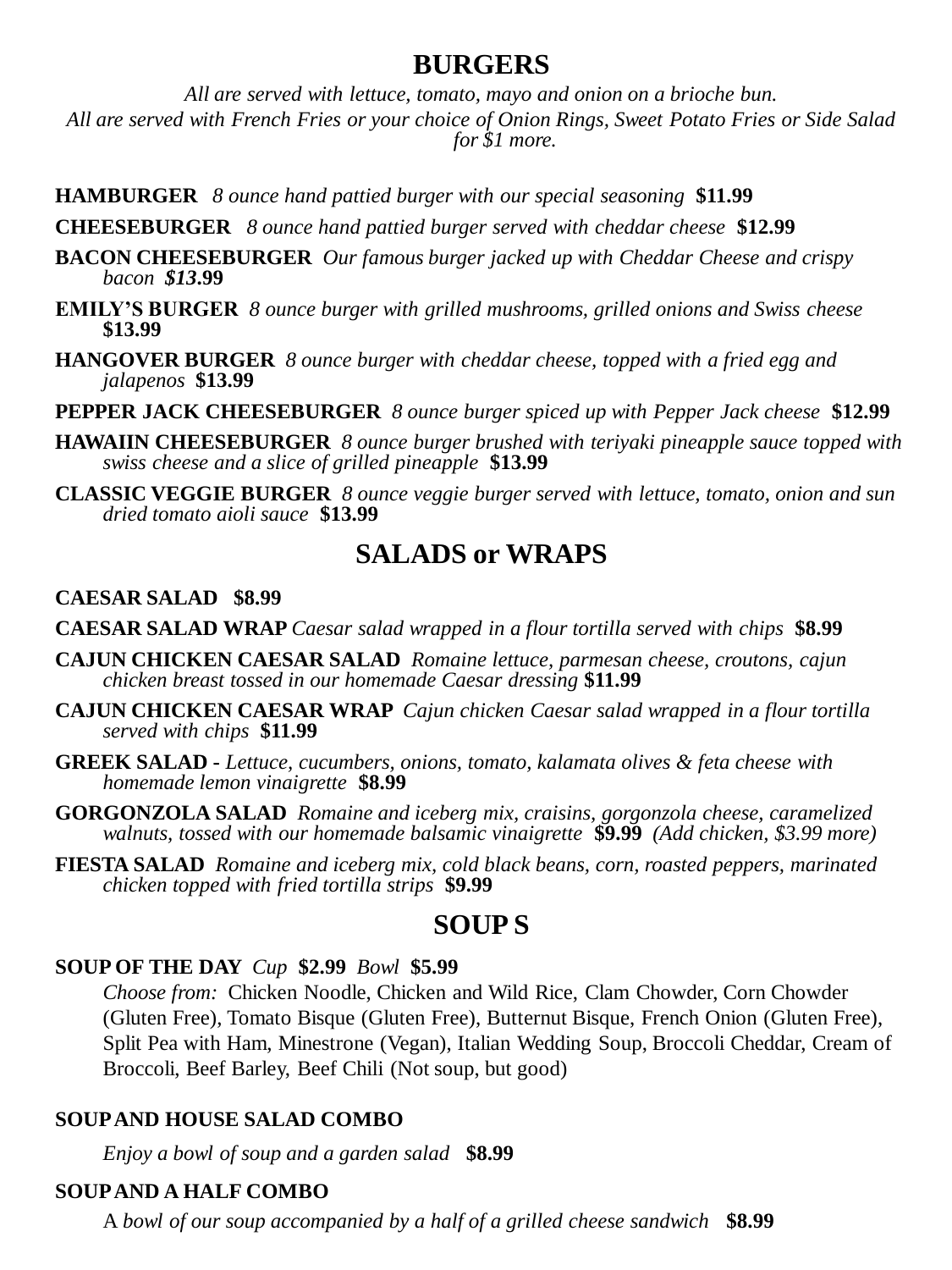# **GLUTEN FREE MENU**

*(Most items on our menu can be altered to accommodate a gluten free lifestyle)*

#### **BREAKFAST**

**GF GOOD MORNING** *2 eggs, 2 bacon or 2 sausage links, fruit cup and gluten free toast (White, Cinnamon raisin or English Muffin)* **\$8.99 GF DELUXE** *2 gluten free pancakes, 2 eggs, 2 bacon or 2 sausage links and a fruit cup* **\$10.99 GF FRENCH SUNSHINE** *2 triangles of GF white or cinnamon raisin French toast, 2 eggs, 2 bacon or 2 sausage links and a fruit cup* **\$10.99 GF BIG BREAKFAST** *2 eggs, 2 GF pancakes, 2 bacon or 2 sausage links, fruit cup and GF toast (White, Cinnamon raisin or English Muffin)* **\$13.99 GF EGG AND CHEESE SANDWICH** *Fried egg with cheddar grilled GF English Muffin, Served with your choice of fruit cup or grilled vegetables* **\$7.99 GF BACON, EGG AND CHEESE SANDWICH** *Fried egg with bacon and cheddar on grilled GF English Muffin, Served with your choice of fruit cup or grilled vegetables* **\$9.99 GF SAUSAGE, EGG AND CHEESE SANDWICH** *Fried egg with sausage patty and cheddar on grilled GF English Muffin, Served with your choice of fruit cup or grilled vegetables.* **\$9.99 GF HAM, EGG AND CHEESE** *Fried egg with ham steak and cheddar on grilled GF English Muffin, Served with your choice of fruit cup or grilled vegetables* **\$9.99 GF PANCAKES** *Short Stack* **\$6.99** *Full Stack* **\$9.99 GF CHOCOLATE CHIP PANCAKES** *Short Stack* **\$7.99** *Full Stack* **\$10.99 GF BLUEBERRY PANCAKES** *Short Stack* **\$7.99** *Full Stack* **\$10.99 GF WHITE CHOCOLATE CHIP PANCAKES** *Short Stack* **\$7.99** *Full Stack* **\$10.99 GF TRADITIONAL FRENCH TOAST** *(GF White) Short Stack* **\$7.99** *Full Stack* **\$10.99 GF CINNAMON RAISIN FRENCH TOAST** *Short Stack* **\$7.99** *Full Stack* **\$10.99**

#### **LUNCH**

*(All Sandwiches served with your choice of fruit cup or potato chips)*

- **GF GRILLED CHEESE** *Your choice of American, Cheddar, Swiss, Provolone or Pepperjack served on GF White Bread and grilled to perfection* **\$7.99**
- **GF HOT DOG** *All beef hot dog grilled and served on a buttered, grilled GF hot dog bun* **\$8.99**
- **GF BLT** *Stacked with bacon, lettuce, tomato and mayo on GF toasted white bread* **\$10.99**
- **GF REUBEN** *Fresh corned beef, Swiss cheese, sauerkraut and thousand island dressing, served on GF rye toast* **\$12.99**
- **GF RACHEL** *Fresh turkey, Swiss, coleslaw and thousand island dressing, served on GF rye toast* **\$12.99**
- **GF TUNA MELT** *Tuna with mayo, celery, red onions, cheddar cheese grilled on rye toast* **\$10.99 GF HAMBURGER** *8 ounce hand pattied burger with our special seasoning* **\$11.99**
- **GF CHEESEBURGER** *8 ounce hand pattied burger served with cheddar cheese \$12.99*
- **GF BACON CHEESEBURGER** *Our famous burger jacked up with Cheddar Cheese and crispy bacon \$13***.99**

**SOUP OF THE DAY** *Cup* **\$2.99** *Bowl* **\$5.99**